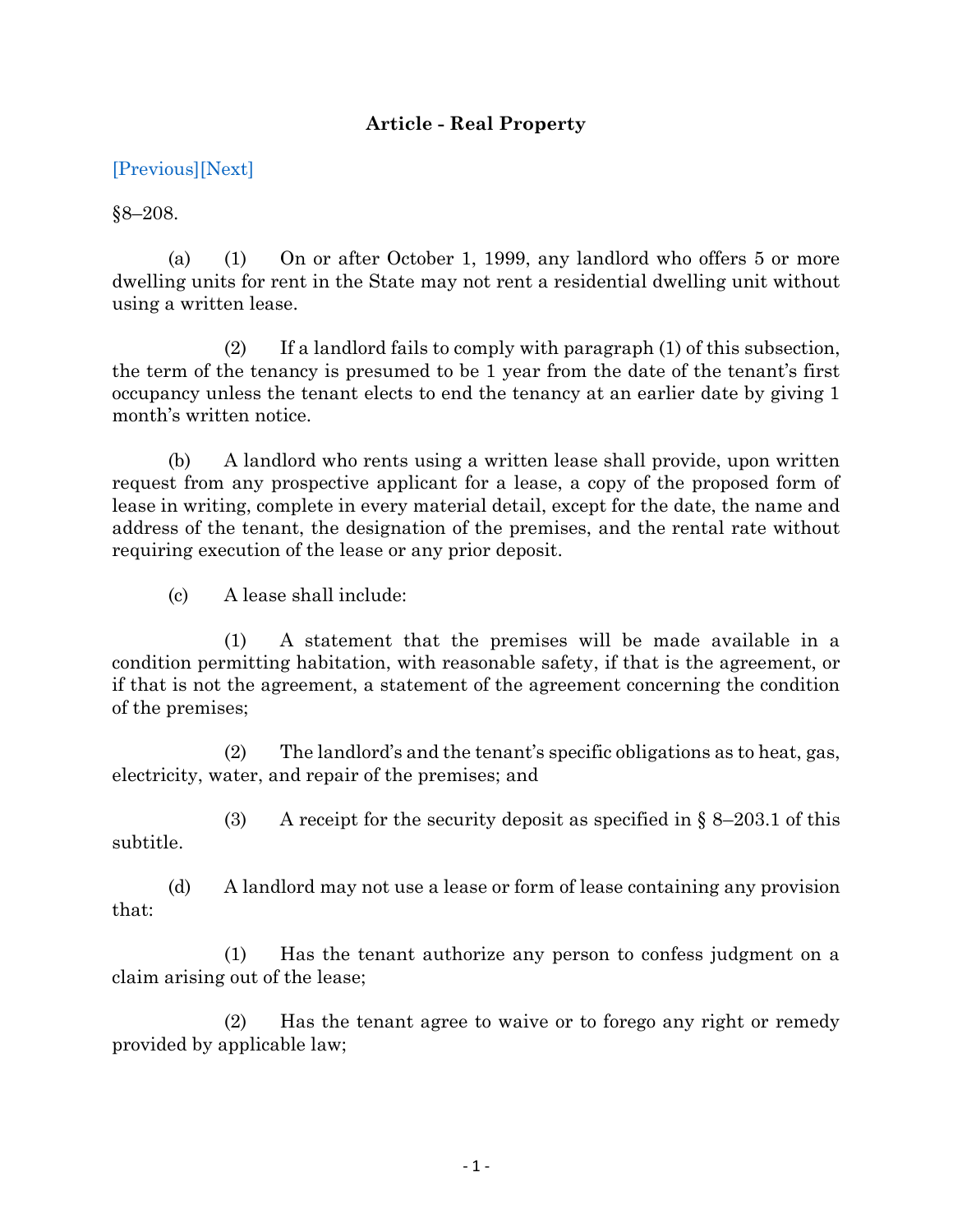(3) (i) Provides for a penalty for the late payment of rent in excess of 5% of the amount of rent due for the rental period for which the payment was delinquent; or

(ii) In the case of leases under which the rent is paid in weekly rental installments, provides for a late penalty of more than \$3 per week or a total of no more than \$12 per month;

(4) Has the tenant waive the right to a jury trial;

(5) Has the tenant agree to a period required for landlord's notice to quit which is less than that provided by applicable law; provided, however, that neither party is prohibited from agreeing to a longer notice period than that required by applicable law;

(6) Authorizes the landlord to take possession of the leased premises, or the tenant's personal property unless the lease has been terminated by action of the parties or by operation of law, and the personal property has been abandoned by the tenant without the benefit of formal legal process;

- or
- (7) Is against public policy and void pursuant to  $\S 8-105$  of this title;

(8) Permits a landlord to commence an eviction proceeding or issue a notice to quit solely as retaliation against any tenant for planning, organizing, or joining a tenant organization with the purpose of negotiating collectively with the landlord.

(e) (1) Except for a lease containing an automatic renewal period of 1 month or less, a lease that contains a provision calling for an automatic renewal of the lease term unless prior notice is given by the party or parties seeking to terminate the lease, shall have the provision distinctly set apart from any other provision of the lease and provide a space for the written acknowledgment of the tenant's agreement to the automatic renewal provision.

(2) An automatic renewal provision that is not specifically accompanied by either the tenant's initials, signature, or witnessed mark is unenforceable by the landlord.

(f) No provision of this section shall be deemed to be a bar to the applicability of supplementary rights afforded by any public local law enacted by the General Assembly or any ordinance or local law enacted by any municipality or political subdivision of this State; provided, however, that no such law can diminish or limit any right or remedy granted under the provisions of this section.